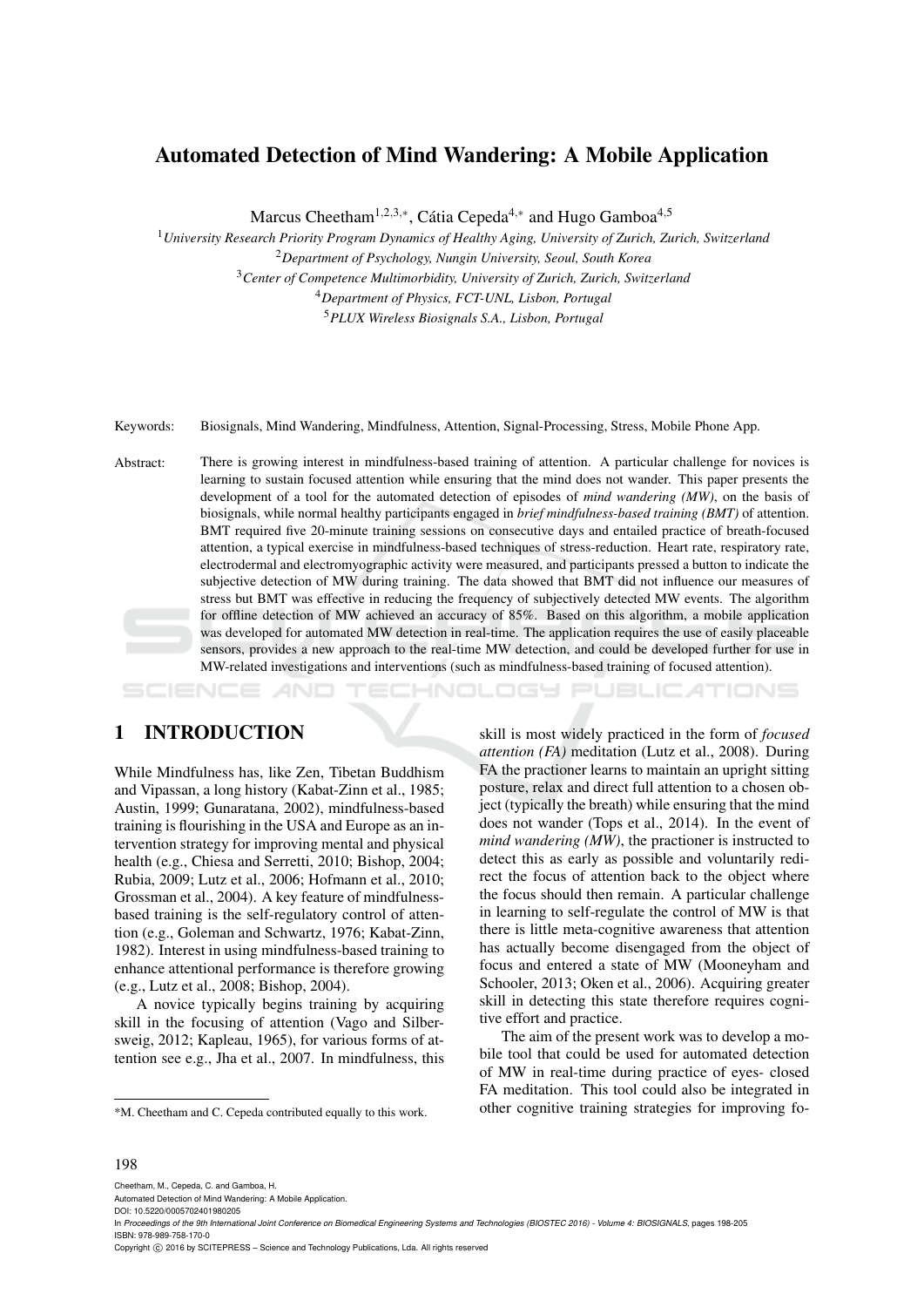cused attention in which attentional disengagement is indicated to the practioner or trainer as it occurs. Psychophysiological measures are ideally suited for use in eyes-closed meditation. But we are not aware of the development of a tool for automated detection of MW during cognitive training of attention, such as in FA meditation (but see work toward automated detection of MW during so-called *mindless reading*, Drummond and Litman, 2010; Franklin et al., 2011; Mills and Mello, 2015; DMello, 2013; Bixler and DMello, 2014; Blanchard et al., 2014).

The present study applied the well-established breath-focused meditation procedure (Levinson et al., 2014; Ramsburg and Youmans, 2012; Kabat-Zinn and Hanh, 1990; Lutz et al., 2008; Tang et al., 2007). This requires the practioner to attend fully to the subjective sensation of breathing where the air passes the nostrils. Psychophysiological change is linked to different states of attention (Andreassi, 2000).Specifically, MW has been reported to relate to a change in heart rate and skin conductance levels (Ottaviani et al., 2015; Smallwood et al., 2004; Smallwood and Schooler, 2009; Smallwood and Schooler, 2006). Our focus was placed therefore on measures of heart rate and skin conductance. Given our use of the breath-focused procedure and that respiration has been shown, at least on self-report basis, to indicate attention-related improvement during mindfulness training (Levinson et al., 2014), respiration was also measured. Finally, electromyographic activity was measured to assess whether postural change would occur during MW episodes. This was considered possible because inattention to perceptual information during MW could render the cognitive processing of posture more difficult (Kam et al., 2011; McVay et al., 2009; Rushworth et al., 2003).

Training in FA meditation was guided by a *brief mindfulness-based training (BMT)* protocol. BMT is known to have beneficial effects on alertness and attentional control (Elliott, 2014; Tang et al., 2007; Vinci et al., 2014; Srinivasan and Baijal, 2007). For the purpose of the present work, we adapted a training protocol (Zeidan et al., 2011; Zeidan et al., 2010) to create five 20-minute breath-focused training sessions. Our protocol placed the emphasis of training on the *attentional cycle* (Hasenkamp et al., 2012; Cahn and Polich, 2006). The attentional cycle comprises the main attentional states that are iteratively practiced during FA training: Directing of full attentional focus on an object, MW, subjective detection of MW, and the reinstatement of attentional focus on the object. Participants were required to press a button when they subjectively detected the occurrence of MW. This served both the purpose of en-

suring that MW detection had been acknowledged (as part of the training protocol), as well as providing us with a participant-determined approach to the analysis of our psychophysiological data. Given that BMT is also known to have a beneficial effect on the selfregulation of stress (Cresswell and Gilmour, 2014), we explored the impact of BMT of FA meditation on levels of stress.

## 2 METHODS

### 2.1 Participants

Fifteen mindfulness-naive volunteers [8 female] participated ( $M = 22.67$  years; SD = 2.29), This number was considered sufficient for data acquisition (Braboszcz and Delorme, 2011). All participants were normal healthy, native speakers of Portuguese, with normal or corrected-to-normal vision, and had no record of neurological or psychiatric illness, and no current use of medication or drugs. Written informed consent was obtained before participation in accordance with the guidelines of the Declaration of Helsinki. All procedures and con sent forms were approved by the Ethics Committee of the University of Lisbon. Each person received 15 Euro for participation.

### 2.2 Materials and Procedure

Five 20-minute training sessions (one on each of 5 consecutive days) were conducted, using the BMT protocol (adapted from Zeidan et al., 2011). The first and last sessions took place in the laboratory in order to acquire biological signals. All sessions were conducted in a quiet room, with comfortable temperature and dimmed light. At the beginning of the first session, the participant signed a consent form and provided demographic data. The participant also selfassessed the general quality of sleep on a 5-point scale (ranging from 1 "poor sleep" to 5 "good sleep"). The analysis of the self-assessment sleep data indicated no impact of sleep quality on MW. These data are therefore not reported any further. The sensors were then attached, and the participant read the BMT protocol. The experimenter verified the participant's comprehension of the protocol and then left the room. After a duration of 20 minutes, the experimenter entered the room, asked the participant to stop training and the biosensors were removed.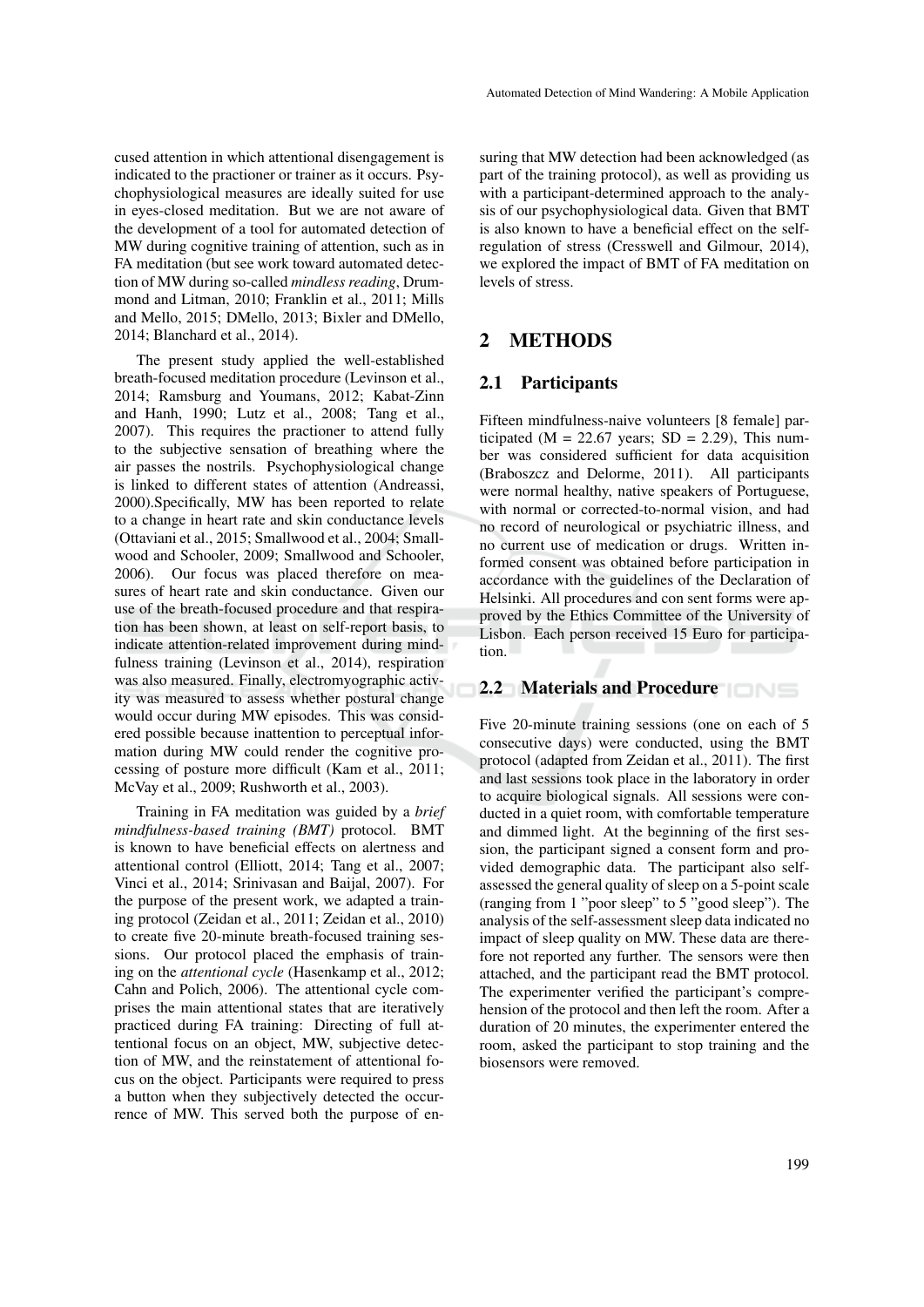#### 2.3 Data Registration

Continuous acquisition of biosignals was performed with a biosignalsPLUX device (Plux - Wireless Biosignals S.A., Lisbon, Portugal). The acquired signals were *respiration (RESP)*, using 2 piezo-electric bands (chest and abdomen), *heart rate (HR), electrocardiogram (ECG)*, *electromyogram (EMG)*, using one electrode on the trapezius muscle of the right and left side of the neck, respectively, and *electrodermal activity (EDA)*. The recorded *button-press (BP)* indicated subjective detection of MW. The recorded signals were saved to text file using the signal processing software OpenSignals (Plux - Wireless Biosignals S.A., Lisbon, Portugal), with a sampling frequency of 100 Hz (12 bits ADC).

#### 2.4 Data Pre-processing

The following Python Packages were used: Matplotlib (Tape, 2001), Seaborn (Haslwanter, 2015), NumPy (Bressert, 2013) and SciPy (Bressert, 2013).

The first and last minute of data acquisition, during which the experimenter was present in the room, were removed. All signals were aligned at baseline, having removed the mean value. Raw data were rectified and filtered offline with a bandwidth 0-0.3 Hz for EMG, 0.2-0.5 Hz for EDA, 0.1-0.3 Hz for RESP, and 5-15 Hz for ECG. For movement artefacts, outliers of ECG and RESP were detected and replaced by the preceding correct value. For ECG, outliers were defined as a peak occurring between 0.4s before or 2s after the previous peak, and for RESP, as a peak occurring between 10s after or 1.5s before the previous peak. For EDA, peaks in skin conductance were recorded.

### 2.5 Detection of Mind Wandering

Based on previous studies (Ottaviani et al., 2015; Smallwood et al., 2004; Smallwood and Schooler, 2009; Smallwood and Schooler, 2006), we assumed that HR and EDA would increase during periods of MW. For the purpose of developing the algorithm and in the absence of any suitable literature known to us, we assumed - consistent with the increase expected in HR and EDA - that RESP would also increase. These changes reflect an increase in arousal (Noteboom et al., 2001). Analysis for MW was applied to 20s-long data epochs time-locked to the BP (Braboszcz and Delorme, 2011).

#### 2.6 Assessment of Stress Level

The same biosignals were used to assess the impact of the BMT protocol on stress. Based on, for example, Everly and Lating (2013), Greenbaum (2012), Khazan (2013), Lenman (1975) we expected a general decrease in the respective value of these measures the between the first and final training sessions to indicate a reduction in stress levels. For ECG and RESP, we extracted the time and frequency domain parameters related to changes in stress (see Klabund, 2014), as presented in Tables 1 and 2.

Table 1: Stress level by ECG.

| Time domain            | <b>Frequency domain</b> |  |
|------------------------|-------------------------|--|
| Time between peaks (s) | IHR (beats/min)         |  |
| $pNN20$ (%)            | $LF(\%)$                |  |
| $pNN50$ (%)            | $HF(\%)$                |  |
| RMSSD(s)               | LF<br>$\overline{HF}$   |  |

Table 2: Stress level by RESP.

| Time domain                       | <b>Frequency domain</b> |
|-----------------------------------|-------------------------|
| Mean $(\% )$                      |                         |
| RMSSD(s)                          |                         |
| Inspiration time (s)              |                         |
| Expiration time (s)               |                         |
| Inspiration $(\%)$                | Mean (breaths/min)      |
| Expiration $(\%)$                 |                         |
| Pause of expiration $(\%)$        |                         |
| Inspirationtime<br>Expirationtime |                         |
| Pause time                        |                         |
|                                   |                         |
| Expirationtime                    |                         |

## 3 RESULTS

### 3.1 Mind Wandering Assessment

*Receiver operator characteristic (ROC)* curve analysis was conducted to determine the accuracy of our psychophysiological measures as classifiers of MW events in ROC space, that is, the plot of the true positive rate (sensibility) versus the false positive rate (1 specificity) (Raslick et al., 2007). Accuracy is measured by the area under the ROC curve (Hanley and McNeil, 1982). As a rough guide, a value between .80 and .90 is conventionally considered good. All data analyses were performed using SPSS version 21.0 (IBM Corp., Armonk, NY, USA).

ECG and EDA accomplished the best results and were classified as good in accuracy, with an *area under the curve (AUC)* for ECG and EDA of 0.809 and 0.808, respectively. RESP (0.709) and EMG (0.695)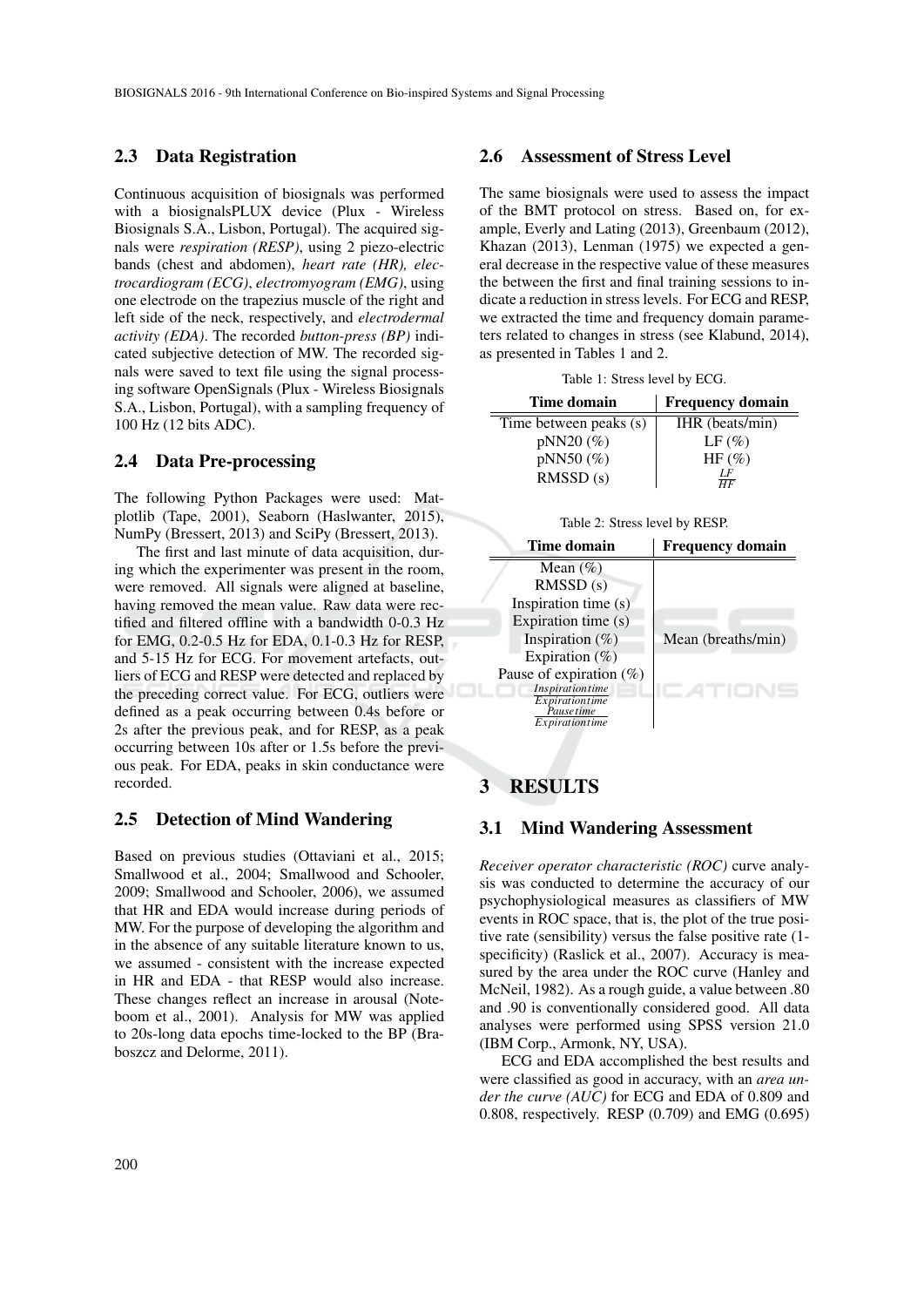showed fair and poor accuracy, respectively. Combining ECG and EDA improved the AUC, with 0.854. This AUC is a good result, reflecting a high degree of accuracy compared to previous studies (though it should be noted that previous studies relate to mindless reading). Figure 1 represents an example of the algorithm used, in which the relation between the processed signals and estimated events can be seen. We then compared the BP data of each participant between the first and final sessions of training to determine whether BMT was effective in reducing the frequency of subjectively detected MW episodes. Paired t-tests were conducted (with  $p < 0.05$  considered significant), showing a highly significant decrease  $(t_{14} =$ 2.045,  $p = 0.03$ ) in MW between the first (M = 46.67,  $SE = 1.85$ ) and last training sessions (M = 42.00, SE  $= 2.53$ ).

#### 3.2 Stress Level Assessment

Paired t-tests (significance level at  $p < 0.05$ ), were conducted to compare the first and last sessions of training. The results showed one significant effect, namely, a decrease  $(t_{14} = 2.09, p = 0.03)$  in RESP (respiration time) between the first  $(M = 4.99, SE =$  $0.36$ ) and fifth sessions (M = 4.64, SE = 0.34). No effects were found for ECG, EMG and EDA. The pvalues of all parameters tested are presented in Table 3.

SCIENCE AND TECHNO

## 4 MOBILE APPLICATION

Based on the offline algorithm for MW detection, a mobile application was developed for automated MW detection in real-time. The mobile phone application was programmed in Intel XDK, which comprises development tools for programming web applications on the basis of the language HTML5 (Intel, 2014). A plugin for Android devices was created to allow the device to vibrate (as a form of biofeedback) during the occurrence of a MW episode. The Android device is linked to the biosignalsPLUX device (Plux Wireless Biosignals S.A., Lisbon, Portugal) to acquire the biosignals (ECG and EDA). JavaScript (Simpson, 2012) was used to process the ECG and EDA signals in real-time according to the flowchart in Figure 2 (Kuo et al., 2006).

### 5 DISCUSSION

The aim of the present study was to initiate work toward development of a real-time algorithm for MW

Table 3: P-values for stress (comparing first with last session).

| <b>Parameter</b> |                           | <b>Full sample</b> |
|------------------|---------------------------|--------------------|
|                  | <b>RMSSD</b>              | $0.\overline{30}$  |
| <b>ECG</b>       | Time between beats        | 0.17               |
|                  | <b>NN20</b>               | 0.34               |
|                  | <b>NN50</b>               | 0.23               |
|                  | <b>IHR</b>                | 0.27               |
|                  | LF                        | 0.28               |
|                  | HF                        | 0.28               |
|                  | $\frac{LF}{HF}$           | 0.49               |
| <b>EDA</b>       | <b>Stress level</b>       | 0.37               |
|                  | Number of peaks           | 0.35               |
| <b>RESP</b>      | <b>RMSSD</b>              | 0.34               |
|                  | Respiration time          | 0.03               |
|                  | Inspiration time          | 0.47               |
|                  | <b>Expiration</b> time    | 0.08               |
|                  | Inspiration               | 0.25               |
|                  | Expiration                | 0.25               |
|                  | Pause                     | 0.20               |
|                  | Inspiration<br>Expiration | 0.45               |
|                  | Pause<br>Expiration       | 0.33               |
|                  | Respiratory rate          | 0.12               |
| <b>EMG Right</b> | <b>Stress level</b>       | 0.48               |
|                  | Mean amplitude            | 0.19               |
| <b>EMG</b> Left  | <b>Stress level</b>       | 0.39               |
|                  | Mean amplitude            | 0.33               |

detection during eyes-closed meditation. The main finding was that our combined measures of EDA and ECG were good in detecting episodes of MW. The data show also that the BMT protocol was effective in improving the self-regulation of MW. Given the results of the ROC analyses, the specificity of the BMT protocol for training the attentional cycle, subjective reports at debriefing confirming that participants adhered to the protocol, and that there was an improvement in MW over training, we assume that the algorithm and the selected psychophysiological signals provide a sensitive means for classifying periods of attentional disengagement before subjective detection of MW.

We cannot determine with this method what the participant might be experiencing during attentional disengagement. MW has been associated with two specific changes in cognitive processing (Smallwood and Schooler, 2006). Considered in terms of our breath-focused meditation procedure, the first of these would relate to the drift of attention away from the sensation of breathing through the nostrils, resulting in attenuated processing of perceptual information. In other words, the attentional (or perceptual) disengagement from the breath results in failure to maintain FA. The second change is that this drift of attention is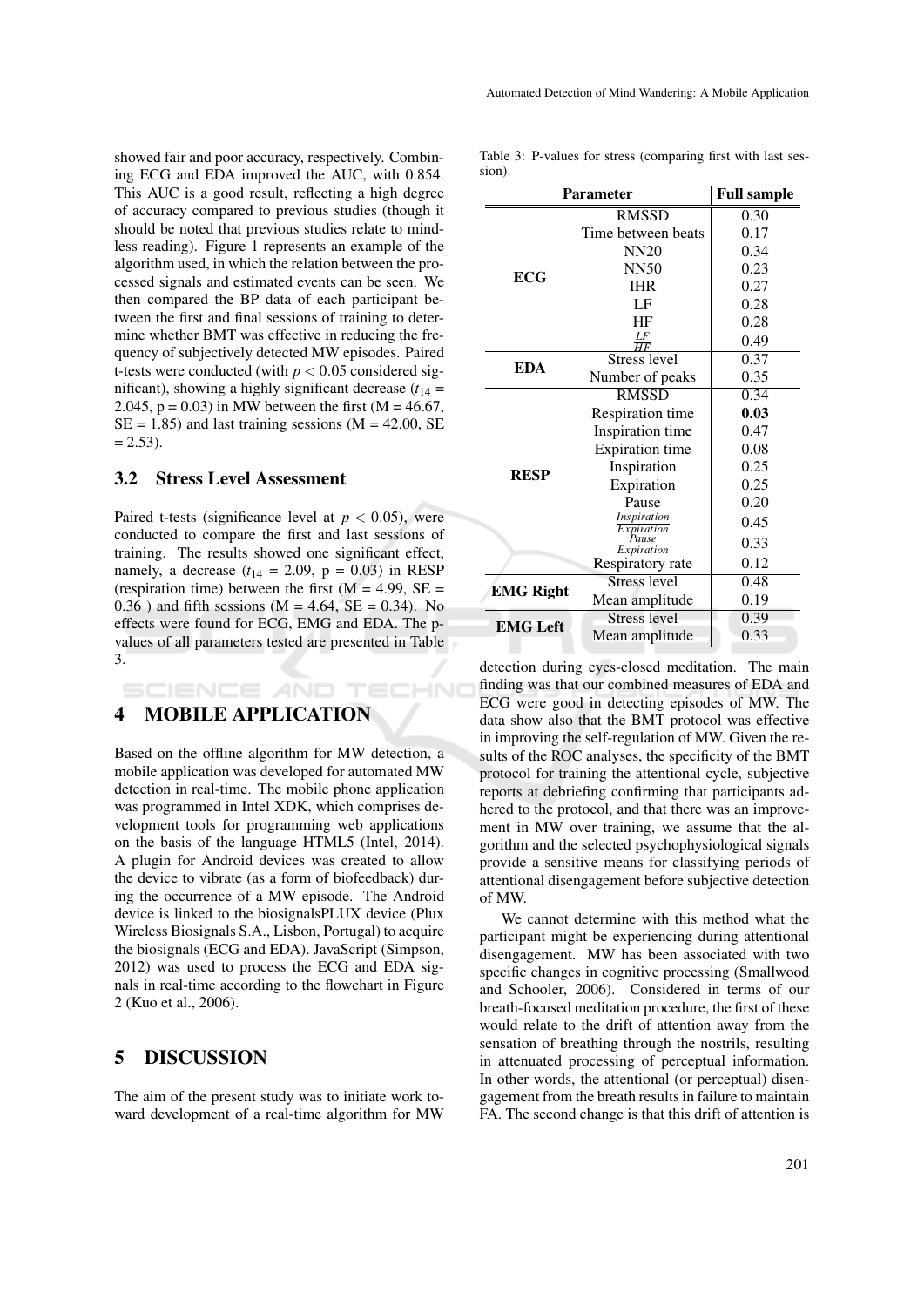likely characterized by *stimulus independent thought* during which attention is directed to internal thoughts and feelings retrieved from memory (Smallwood and Schooler, 2006), though this not need always be the case (Stawarczyk et al., 2011). We did not collect self-report data to retrospectively ascertain the possible content of experience during MW or whether the content might have influenced psychophysiological state (Smallwood et al., 2004; Smallwood et al., 2004; Fahrenberg et al., 2001; Hinterberger et al., 2011). But at debriefing, subjective detection of MW episodes was most frequently cited as the most difficult part of the training (see Schooler et al., 2011).

This present study developed the algorithm primarily with a view to its potential application in mindful FA meditation. But this idea might be extended to other forms of cognitive training of attention. For training, this method could be used to cue the participant to reinstate attentional focus when the psychophysiological measures indicate occurrence of attentional disengagement. This form of intervention might be used to enhance the participant's metacognitive awareness of and skill in detecting MW episodes (Sayette et al., 2009). Further research is also required to consider when MW begins and when it stops (Smallwood and Schooler, 2015). Our method could be used also to examine inter-individual differences in the relationship between attentional disengagement and psychophysiological measures. Interindividual differences might potentially relate, for example, to differences in the depth of MW during FA meditation, as considered in other contexts of MW research (see the *levels of inattention hypothesis*, Shad et al., 2011), change in day-today affective state (Snippe et al., 2015), in the perceptual and interoceptive awareness of body signals (Otten et al., 2015), or in trait mindfulness (Bishop, 2004; Brown and Ryan, 2004; Carmody and Baer, 2008; Thompson and Waltz, 2007).

The data indicated that the BMT protocol was not significantly effective in influencing our measures of stress. This finding contradicts the subjective reports of the participants at debriefing. One possible reason might relate to the RESP data. These showed many artefacts, suggesting that the piezoelectric bands were insufficiently reliable. Replacing the piezoelectric with an inductive band might be considered in order to improve the reliability of the signal. The present study was based on novices. A larger data set might include experienced practitioners of FA meditation to show how, for example, the psychophysiological signature of attention disengagement might evolve with practice. The mobile application developed in the present study needs to be subjected to further testing. This might be done with a view to its potential use as a tool for training of MW during practice of mindfulness-based breath-focused attention. This tool requires use of easily placeable sensors, provides a new approach to real-time MW detection, and could be developed further for use in MW-related investigations and interventions. Given that MW in normal healthy individuals is reminiscent of certain symptoms of *Attention-deficit/hyperactivity disorder (ADHD)* (Seli et al., 2015), one area of application might be in relation to ADHD.

### ACKNOWLEDGEMENTS

The authors thank PLUX - Wireless Biosignals for providing the acquisition system, plug-ins and sensors.

### REFERENCES

- Andreassi, J. (2000). *Psychophysiology: Human Behavior & Physiological Response*. Mahwah, N.J.:Lawrence Erlbaum Assoc.
- Austin, J. (1999). *Zen and the Brain: Toward an Understanding of Meditation and Consciousness*. MIT Press.
- Bishop, S. R. (2004). Mindfulness: A Proposed Operational Definition. pages 230–241.
- Bixler, R. and DMello, S. (2014). *User Modeling, Adaptation, and Personalization*, volume 8538 of *Lecture Notes in Computer Science*. Springer International Publishing, Cham.
- Blanchard, N., Bixler, R., Joyce, T., and DMello, S. (2014). *Intelligent Tutoring Systems*, volume 8474 of *Lecture Notes in Computer Science*. Springer International Publishing, Cham.
- Braboszcz, C. and Delorme, A. (2011). Lost in thoughts: neural markers of low alertness during mind wandering. *NeuroImage*, 54(4):3040–7.
- Bressert, E. (2013). *SciPy and NumPy: An Overview for Developers:*. O'Reilly, third edition.
- Brown, K. W. and Ryan, R. M. (2004). *Perils and promise in defining and measuring mindfulness: Observations from experience.*
- Cahn, B. R. and Polich, J. (2006). Meditation states and traits: EEG, ERP, and neuroimaging studies. *Psychological bulletin*, 132(2):180–211.
- Carmody, J. and Baer, R. A. (2008). Relationships between mindfulness practice and levels of mindfulness, medical and psychological symptoms and well-being in a mindfulness-based stress reduction program. *Journal of behavioral medicine*, 31(1):23–33.
- Chiesa, A. and Serretti, A. (2010). A systematic review of neurobiological and clinical features of mindfulness meditations. *Psychological medicine*, 40(8):1239–52.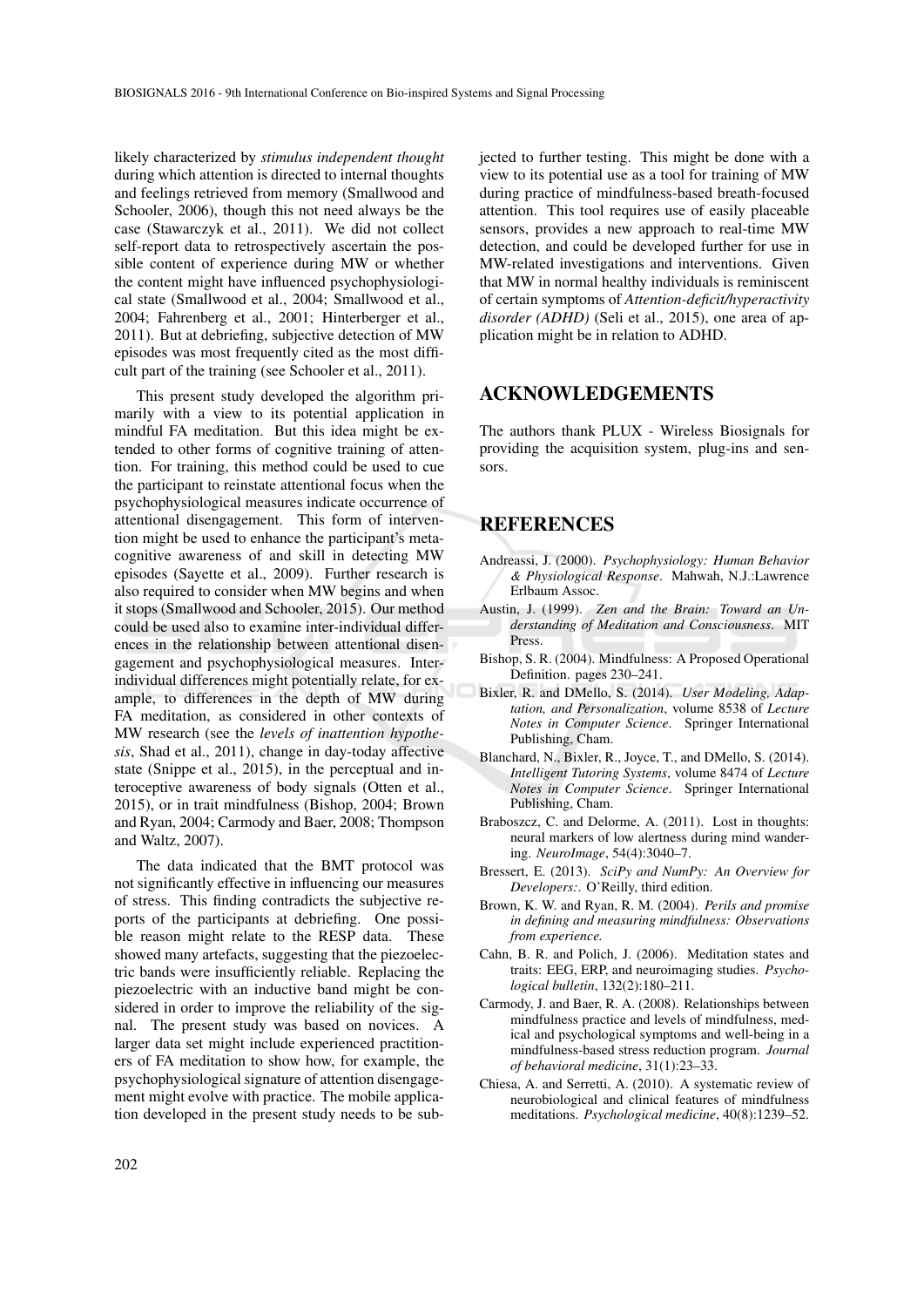- Cresswell, P. and Gilmour, J. (2014). The informed consent process in randomised controlled trials: a nurseled process. *Nursing praxis in New Zealand inc*, 30(1):17–28.
- DMello, S. (2013). A selective meta-analysis on the relative incidence of discrete affective states during learning with technology. *Journal of Educational Psychology*, 105(4):1082–1099.
- Drummond, J. and Litman, D. (2010). In the zone: Towards detecting student zoning out using supervised machine learning. *Lecture Notes in Computer Science (including subseries Lecture Notes in Artificial Intelligence and Lecture Notes in Bioinformatics)*, 6095 LNCS(PART 2):306–308.
- Elliott, N. (2014). *Exploring mindfulness meditation in occupational therapy: An introduction to basic practice*.
- Everly, G. S. and Lating, J. M. (2013). *A Clinical Guide to the Treatment of the Human Stress Response*.
- Fahrenberg, J., Hampel, R., and H., S. (2001). *FPI-R*  $Das$  *Freiburger Persönlichkeitsinventar*. Göttinger: Hogrefe.
- Franklin, M. S., Smallwood, J., and Schooler, J. W. (2011). Catching the mind in flight: Using behavioral indices to detect mindless reading in real time. *Psychonomic Bulletin & Review*, 18(5):992–997.
- Goleman, D. J. and Schwartz, G. E. (1976). Meditation as an intervention in stress reactivity.
- Greenbaum, E. (2012). *Biological and Medical Physics, Biomedical Engineering*. Springer.
- Grossman, P., Niemann, L., Schmidt, S., and Walach, H. (2004). Mindfulness-based stress reduction and health benefits. A meta-analysis. *Journal of psychosomatic research*, 57(1):35–43.
- Gunaratana, B. (2002). *Mindfulness In Plain English*. Wisdom.
- Hanley, J. A. and McNeil, B. J. (1982). The meaning and use of the area under a receiver operating characteristic (ROC) curve. *Radiology*, 143(1):29–36.
- Hasenkamp, W., Wilson-Mendenhall, C. D., Duncan, E., and Barsalou, L. W. (2012). Mind wandering and attention during focused meditation: a fine-grained temporal analysis of fluctuating cognitive states. *NeuroImage*, 59(1):750–60.
- Haslwanter, T. (2015). *Statistics with Python*.
- Hinterberger, T., Kamei, T., and Walach, H. (2011). Psychophysiological classification and staging of mental states during meditative practice. *Biomedizinische Technik/Biomedical Engineering*, 56(6):341–350.
- Hofmann, S. G., Sawyer, A. T., Witt, A. A., and Oh, D. (2010). The effect of mindfulness-based therapy on anxiety and depression: A meta-analytic review. *Journal of consulting and clinical psychology*, 78(2):169– 83.
- Intel (2014). *Fast Track to Intel XDK New*. myfreeiwant.
- Jha, A. P., Krompinger, J., and Baime, M. J. (2007). Mindfulness training modifies subsystems of attention. *Cognitive, affective & behavioral neuroscience*, 7(2):109–19.
- Kabat-Zinn, J. (1982). An outpatient program in behavioral medicine for chronic pain patients based on the practice of mindfulness meditation: theoretical considerations and preliminary results. *General hospital psychiatry*, 4(1):33–47.
- Kabat-Zinn, J. and Hanh, T. N. (1990). *Full Catastrophe Living: Using the Wisdom of Your Body and Mind to Face Stress, Pain, and Illness*.
- Kabat-Zinn, J., Lipworth, L., and Burney, R. (1985). The clinical use of mindfulness meditation for the selfregulation of chronic pain. *Journal of behavioral medicine*, 8(2):163–90.
- Kam, J. W. Y., Dao, E., Farley, J., Fitzpatrick, K., Smallwood, J., Schooler, J. W., and Handy, T. C. (2011). Slow fluctuations in attentional control of sensory cortex. *Journal of cognitive neuroscience*, 23(2):460–70.
- Kapleau, P. (1965). *The three pillars of Zen: Teaching, practice, and enlightenment.* Beacon Press.
- Khazan, I. (2013). The Clinical Handbook of biofeedback.
- Klabunde, R. E. (2014). Cardiovascular Physiology Concepts: Arterial Baroreceptors.
- Kuo, S. M., Lee, B. H., and Tian, W. (2006). *Real-Time Digital Signal Processing*. John Wiley & Sons Ltd., second edition.
- Lenman, J. A. R. (1975). THE HUMAN NERVOUS SYS-TEM. *Journal of neurology, neurosurgery, and psychiatry*, 38(12):1245.
- Levinson, D. B., Stoll, E. L., Kindy, S. D., Merry, H. L., and Davidson, R. J. (2014). A mind you can count on : validating breath counting as a behavioral measure of mindfulness. *Frontiers in psychology*, 5:1–10.
- Lutz, A., Dunne, J. D., and Davidson, R. J. (2006). Meditation and the Neuroscience of Consciousness: An Introduction.
- Lutz, A., Slagter, H. A., Dunne, J. D., and Davidson, R. J. (2008). Attention regulation and monitoring in meditation. *Trends in cognitive sciences*, 12(4):163–9.
- McVay, J. C., Kane, M. J., and Kwapil, T. R. (2009). Tracking the train of thought from the laboratory into everyday life: an experience-sampling study of mind wandering across controlled and ecological contexts. *Psychonomic bulletin & review*, 16(5):857–63.
- Mills, C. and Mello, S. D. (2015). Toward a Real-time ( Day ) Dreamcatcher : Sensor-Free Detection of Mind Wandering During Online Reading. In Romero, C., Pechenizkiy, M., Boticario, J., and Santos, O., editors, *Proceedings of the 8th International Conference on Educational Data Mining*, pages 69–76. International Educational Data Mining Society.
- Mooneyham, B. W. and Schooler, J. W. (2013). The costs and benefits of mind-wandering: A review. *Canadian Journal of Experimental Psychology/Revue canadienne de psychologie expérimentale*, 67(1):11–18.
- Noteboom, J. T., Fleshner, M., Enoka, R. M., Timothy, J., and Fleshner, M. (2001). Activation of the arousal response can impair performance on a simple motor task. pages 821–831.
- Oken, B. S., Zajdel, D., Kishiyama, S., Flegal, K., Dehen, C., Haas, M., Kraemer, D. F., Lawrence, J., and Leyva, J. (2006). Randomized, controlled, six-month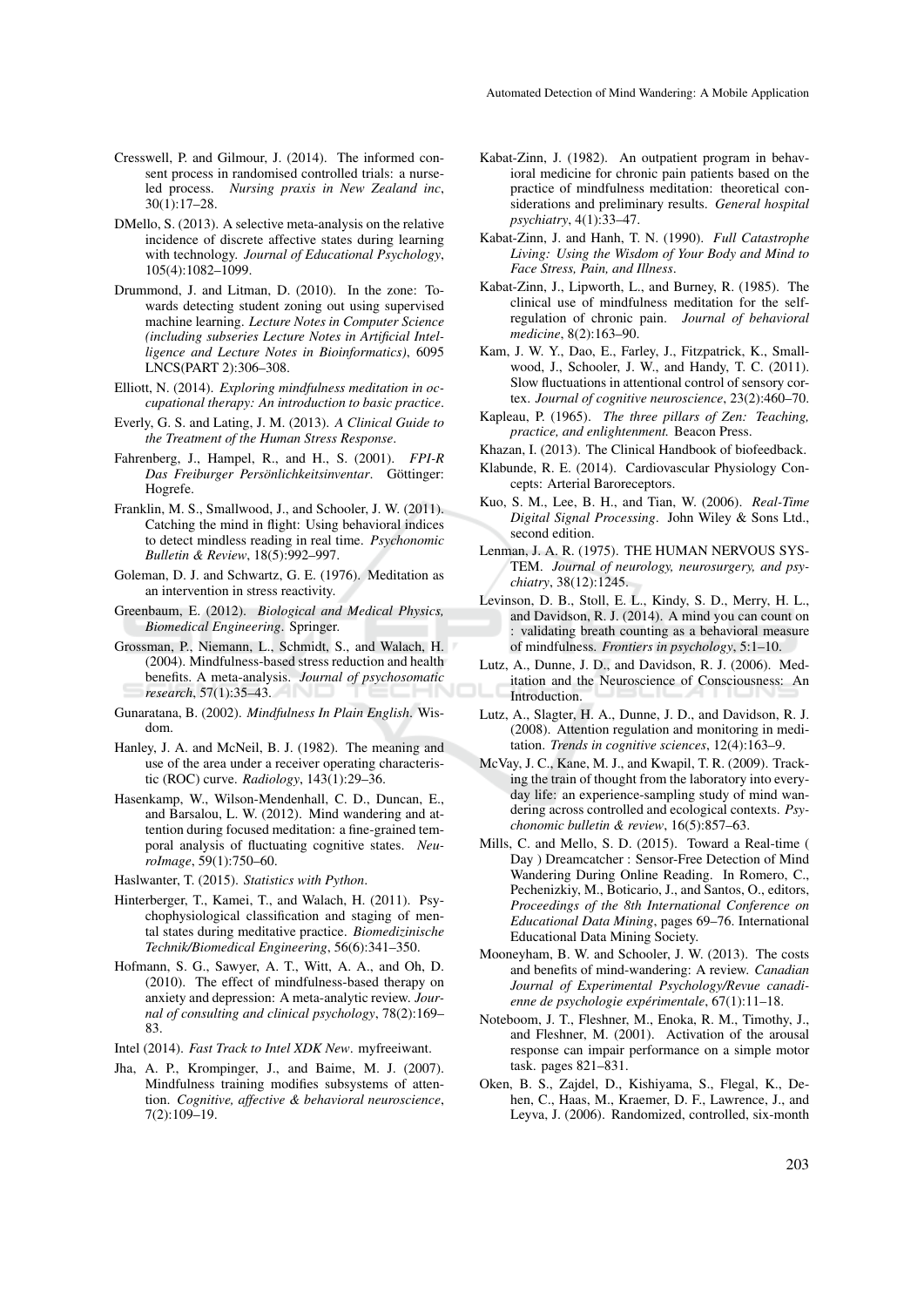trial of yoga in healthy seniors: effects on cognition and quality of life. *Alternative therapies in health and medicine*, 12(1):40–7.

- Ottaviani, C., Shahabi, L., Tarvainen, M., Cook, I., Abrams, M., and Shapiro, D. (2015). Cognitive, behavioral, and autonomic correlates of mind wandering and perseverative cognition in major depression. *Frontiers in Neuroscience*, 8:1–9.
- Otten, S., Schötz, E., Wittmann, M., Kohls, N., Schmidt, S., and Meissner, K. (2015). Psychophysiology of duration estimation in experienced mindfulness meditators and matched controls. *Frontiers in psychology*, 6:1215.
- Ramsburg, J. and Youmans, R. (2012). Think Outside the Box: The Effects of Cognitive Training on Creative Problem Solving. *Proceedings of the Thirty-Fourth Annual Conference of the Cognitive Science Society*.
- Raslick, M. A., Markert, R. J., and Stutes, S. A. (2007). Selecting and interpreting diagnostic tests. *Biochemia Medica*.
- Rubia, K. (2009). The neurobiology of Meditation and its clinical effectiveness in psychiatric disorders. *Biological Psychology*.
- Rushworth, M. F. S., Hadland, K. A., Gaffan, D., and Passingham, R. E. (2003). The effect of cingulate cortex lesions on task switching and working memory. *Journal of cognitive neuroscience*, 15(3):338–53.
- Sayette, M. A., Schooler, J. W., and Reichle, E. D. (2009). Out for a smoke: the impact of cigarette craving on zoning out during reading. *Psychological science*, 21(1):26–30.
- Schooler, J. W., Smallwood, J., Christoff, K., Handy, T. C., Reichle, E. D., and Sayette, M. A. (2011). Metaawareness, perceptual decoupling and the wandering mind. *Trends in cognitive sciences*, 15(7):319–26.
- Seli, P., Smallwood, J., Cheyne, J. A., and Smilek, D. (2015). On the relation of mind wandering and ADHD symptomatology. *Psychonomic bulletin & review*, 22(3):629–36.
- Shad, M. U., Brent, B. K., and Keshavan, M. S. (2011). Neurobiology of self-awareness deficits in schizophrenia: A hypothetical model. *Asian journal of psychiatry*, 4(4):248–54.
- Simpson, K. (2012). *JavaScript and HTML5 New*. O'Reilly.
- Smallwood, J., Davies, J. B., Heim, D., Finnigan, F., Sudberry, M., O'Connor, R., and Obonsawin, M. (2004). Subjective experience and the attentional lapse: task engagement and disengagement during sustained attention. *Consciousness and cognition*, 13(4):657–90.
- Smallwood, J. and Schooler, J. W. (2006). The restless mind. *Psychological bulletin*, 132(6):946–958.
- Smallwood, J. and Schooler, J. W. (2009). Mind-wandering. *The Oxford Companion to Consciousness*, pages 443– 445.
- Smallwood, J. and Schooler, J. W. (2015). The Science of Mind Wandering: Empirically Navigating the Stream of Consciousness. *Annual Review of Psychology*, 66(1):141007180413004.
- Snippe, E., Fleer, J., Tovote, K. A., Sanderman, R., Emmelkamp, P. M. G., and Schroevers, M. J. (2015). The

Therapeutic Alliance Predicts Outcomes of Cognitive Behavior Therapy but Not of Mindfulness-Based Cognitive Therapy for Depressive Symptoms. *Psychotherapy and psychosomatics*, 84(5):314–5.

- Srinivasan, N. and Baijal, S. (2007). Concentrative meditation enhances preattentive processing: a mismatch negativity study. *Neuroreport*, 18(16):1709–12.
- Stawarczyk, D., Majerus, S., Maquet, P., and D'Argembeau, A. (2011). Neural correlates of ongoing conscious experience: both task-unrelatedness and stimulus-independence are related to default network activity. *PloS one*, 6(2):e16997.
- Tang, Y.-Y., Ma, Y., Wang, J., Fan, Y., Feng, S., Lu, Q., Yu, Q., Sui, D., Rothbart, M. K., Fan, M., and Posner, M. I. (2007). Short-term meditation training improves attention and self-regulation. *Proceedings of the National Academy of Sciences of the United States of America*, 104(43):17152–6.
- Tape, T. G. (2001). Interpretation of Diagnostic Tests. *Annals of Internal Medicine*, 135(1):72.
- Thompson, B. L. and Waltz, J. (2007). Everyday mindfulness and mindfulness meditation: Overlapping constructs or not? *Personality and Individual Differences*, 43(7):1875–1885.
- Tops, M., Boksem, M. A. S., Quirin, M., IJzerman, H., and Koole, S. L. (2014). Internally directed cognition and mindfulness: an integrative perspective derived from predictive and reactive control systems theory. *Frontiers in psychology*, 5:429.
- Vago, D. R. and Silbersweig, D. A. (2012). Selfawareness, self-regulation, and self-transcendence (S-ART): a framework for understanding the neurobiological mechanisms of mindfulness. *Frontiers in human neuroscience*, 6:296.
- Vinci, C., Peltier, M. R., Shah, S., Kinsaul, J., Waldo, K., McVay, M. A., and Copeland, A. L. (2014). Effects of a brief mindfulness intervention on negative affect and urge to drink among college student drinkers. *Behaviour research and therapy*, 59:82–93.
- Zeidan, F., Gordon, N. S., Merchant, J., and Goolkasian, P. (2010). The Effects of Brief Mindfulness Meditation Training on Experimentally Induced Pain. *Journal of Pain*, 11(3):199–209.
- Zeidan, F., Martucci, K. T., Kraft, R. a., Gordon, N. S., McHaffie, J. G., and Coghill, R. C. (2011). Brain mechanisms supporting the modulation of pain by mindfulness meditation. *The Journal of neuroscience : the official journal of the Society for Neuroscience*, 31(14):5540–5548.